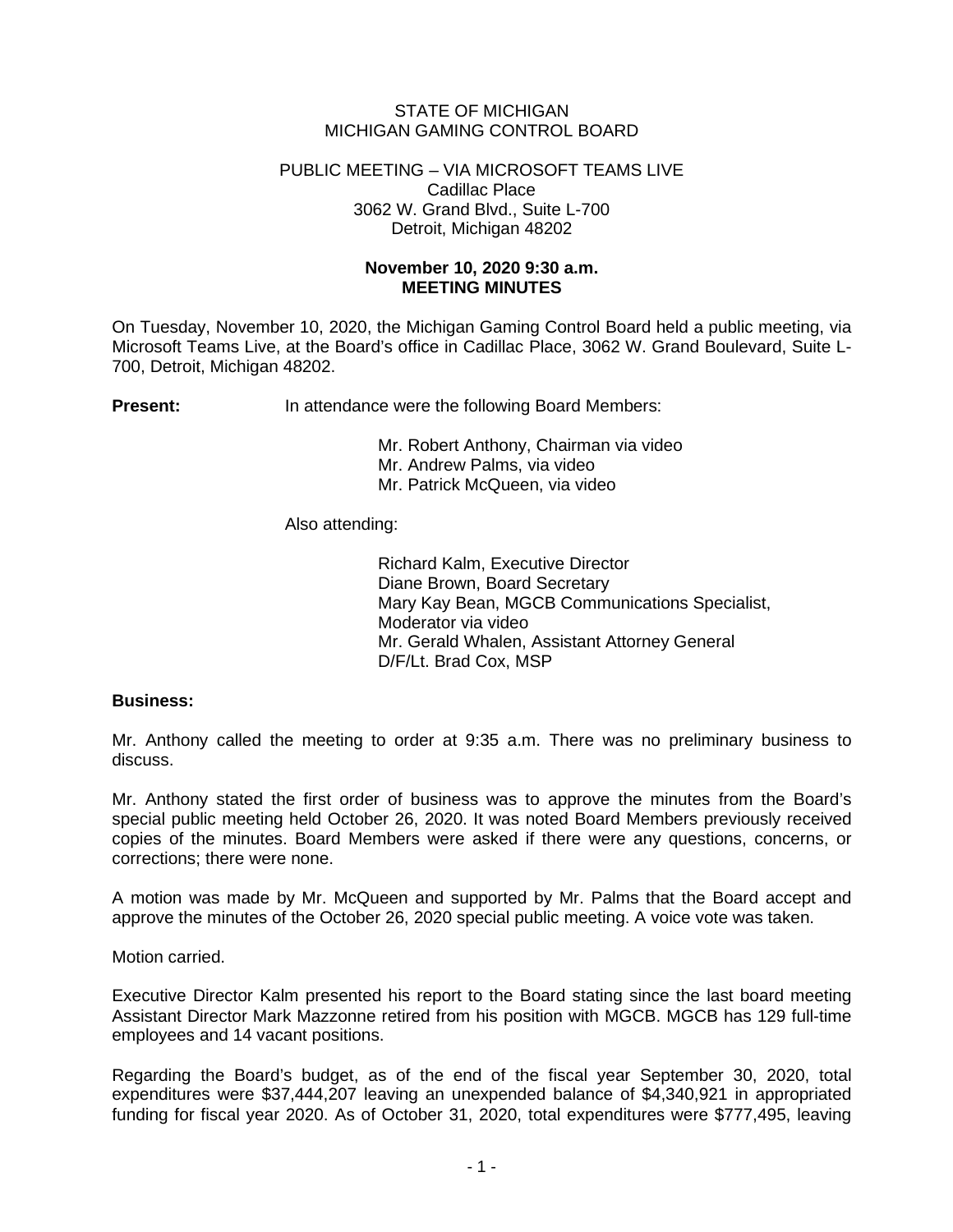an unexpended balance for fiscal year 2021 of \$34,664,505 which includes funds for anticipated expenditures to the Attorney General's Office and the Michigan State Police.

Mr. Kalm stated all three commercial casinos continued to operate 24/7 since reopening on August 5, 2020, albeit at 15% capacity. Aggregate revenue for the month ending August 31, 2020 was down 42.1% when compared to the same period in 2019. Revenue was up 100% from July 2020. Year-to-date August 31, 2020 revenue was down 62% compared to the same period in 2019. For the three months ending August 31, 2020, Mr. Kalm reported aggregate revenue for the three Detroit casinos was down 80%.

For casino operations in September 2020, aggregate revenue was up 26% compared to August 2020. For the quarter ending September 30, 2020, aggregate revenue was down 52%.

Aggregate revenue for the month ending October 31, 2020 was down 18.9% when compared to the same month in 2019. Revenue was up 6.7% when compared to September 2020. For the three-month period ending October 31, year-to-date revenue was down 27.8% when compare to the same three months in 2019. Specifically, MGM was down 30.9% to \$102.5 million, MotorCity was down 20.9% to \$93 million, and Greektown was down 32.3% to \$55 million when compared to 2019. Gaming taxes for the three commercial casinos in October 2020 were \$20.3 million compared to \$28.2 million last year.

Mr. Kalm provided information regarding fantasy sports. For the year-to-date period ending September 30, 2020, fantasy contest operators reported total adjusted revenues of \$10.2 million and paid taxes of \$857,770. For the year-to-date October 31,2020, the retail sports betting gross receipts for MGM were \$6.8 million, MotorCity \$4.3 million, and Greektown \$3.0 million. State taxes on retail sports betting was \$287,166 across all three properties. The three Detroit casinos also reported submitting to the City of Detroit \$350,980 in retail sports betting taxes.

Regarding supplier licensing and vendor registration, Mr. Kalm advised the Board that as of October 31, 2020, 586 active vendor exemptions were registered. As of October 31, 2020, 301 casino supplier companies were granted exemption from supplier licensing requirements.

Mr. Kalm reported a total of 61 active temporary nongaming-related and 11 active temporary gaming-related supplier licenses in effect. There are 93 annual supplier licenses in effect.

Regarding occupational licensing, Mr. Kalm advised the Board's Employee Licensing section issued a total of 1,685 occupational licenses to MGM employees; 1,603 occupational licenses to MotorCity employees; and 1,253 occupational licenses to Greektown employees. In addition, 1,488 employees of various licensed casino suppliers have been granted occupational licenses. Currently, there are 70 temporary occupational licenses in effect.

Mr. Kalm advised the Board that since the August 2020 public meeting; the required background investigations of 64 pending Level 1 and Level 2 occupational licenses have been completed. Prior to the November 2020 meeting, Mr. Kalm approved 580 occupational license renewal requests and nine Level 3 applications on behalf of the Board.

Mr. Kalm then went on to explain the new law signed on October 16, 2020 regarding Disassociated Persons. Public Act 225 of 2020 signed by the Governor, allows Disassociated Persons to request removal from the lifetime ban after five years on the list. As of November 5, 2020, the Board has received 137 applications seeking removal. Those requests are being reviewed. One request out of the 137 was denied to the person not being on the list for at least five years.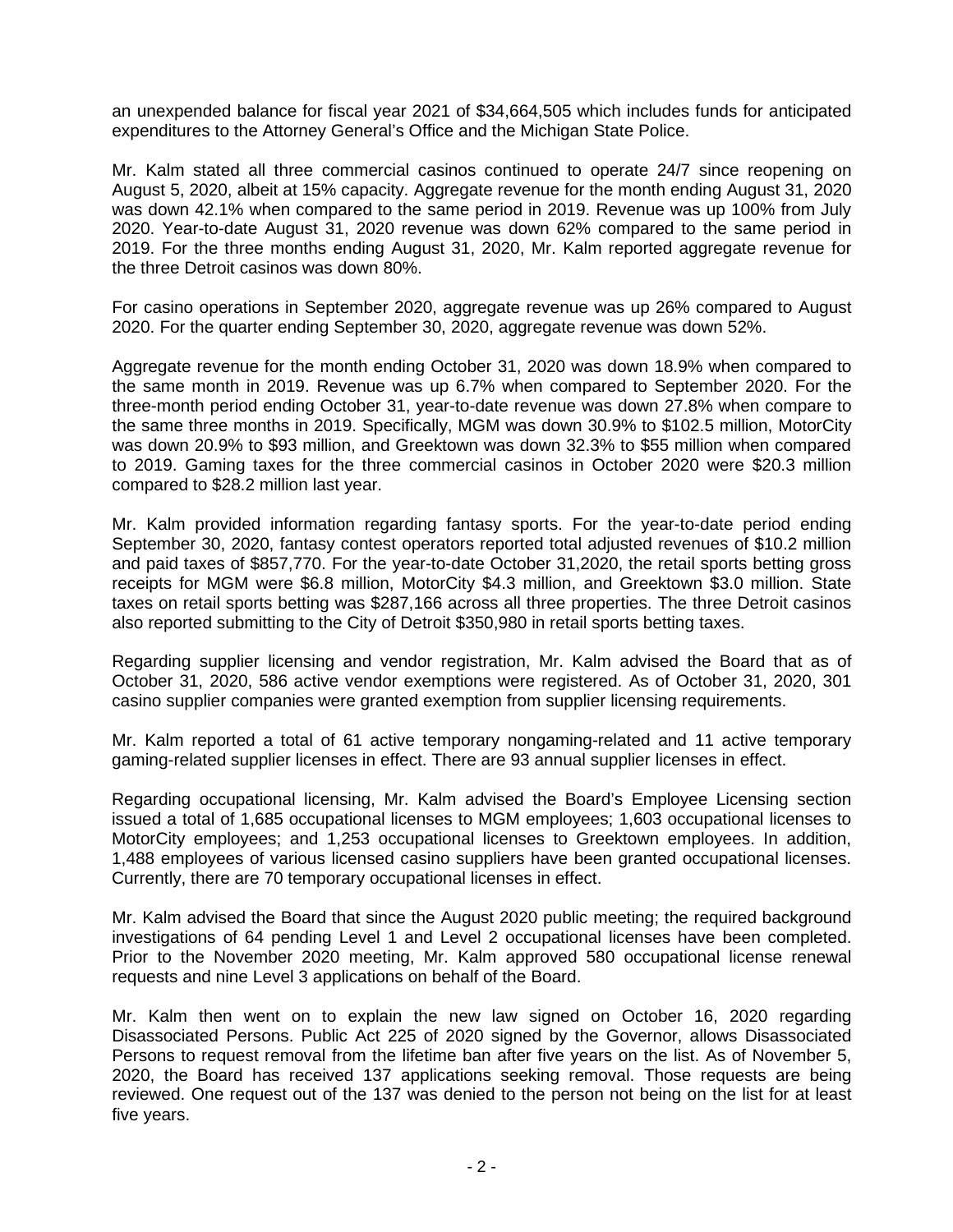Regarding internet gaming and sports betting, a public meeting was held on September 23, 2020 via Microsoft Teams. The purpose of the meeting was to allow interested persons to comment on the internet sports betting and internet gaming rules. There were no comments addressing the substance of the rules. The final rule set was sent to the Joint Committee on Administrative Rules (JCAR) on October 6, 2020. Along with the rules, the Board also submitted to JCAR a request for the Committee to waive the remaining session days and approve the rules. The Board has not received a response as of the date of this meeting.

Regarding licensing for internet gaming and internet sports betting, the Board was provided with a list of what has been involved with licensing. Most all the provisional licenses for platform providers for online gaming or online sports betting cannot be issued until the rules have been approved. There have been 48 unique entities that have applied for igaming or sports betting licenses and 126 unique entities that have applied for either igaming or isports betting exemptions or vendor licenses.

Mr. Kalm also reported Michigan State Police (MSP) began returning to their regular duties when the casinos reopened in August.

Next, the Board considered for approval, the recommendation of the Executive Director and the Casino Operations Division's Employee Licensing staff regarding the 64 Level 1 and Level 2 occupational license applications.

There being no questions from Board Members, it was moved by Mr. Palms and supported by Mr. McQueen that the Board enter an Order accepting and adopting the recommendations. A roll call vote was taken.

Motion carried.

Next agenda item was consideration of the Licensing, Investigations, & Audit Division's recommendations regarding the pending supplier license renewal requests of  $1<sup>st</sup>$  Choice Distributors, LLC; Ainsworth Game Technology Limited; Dee Cramer, Inc.; Del Bene Produce, Inc.; Guideline Mechanical, Inc.; Jasman Construction, Inc.; JMC Electrical Contractor, LLC d/b/a JMC Technology Group; Premier Services Group, LLC; RAM Construction Services of Michigan, Inc. with New Key Person Steven Michael Nagel; Reliable Landscaping, Inc.; Socios Holdings, Inc. d/b/a Quality Meats & Culinary Specialties; The Herjavec Group Corp.; Turner Electrical Services, Inc. with New Key Person Turner Electric Company; and Wolverine Mailing, Packaging, Warehouse, Inc. d/b/a Wolverine Solutions Group.

There being no questions from Board Members, Mr. Palms supported the motion put forth by Mr. McQueen that the Board enter Orders finding the suppliers and their qualifiers eligible and suitable for license renewal and, accordingly, grant the requests for a one-year period. A roll call vote was taken.

Motion carried.

The next item on the agenda was to consider the Licensing, Investigations & Audit Division's recommendation regarding the suitability of New Key Person of Konami Gaming Inc. Yoshihiro Matsuura. There were no questions from Board Members. A motion was made by Mr. Palms and supported by Mr. McQueen that the Board approve the request for suitability. A roll call vote was taken.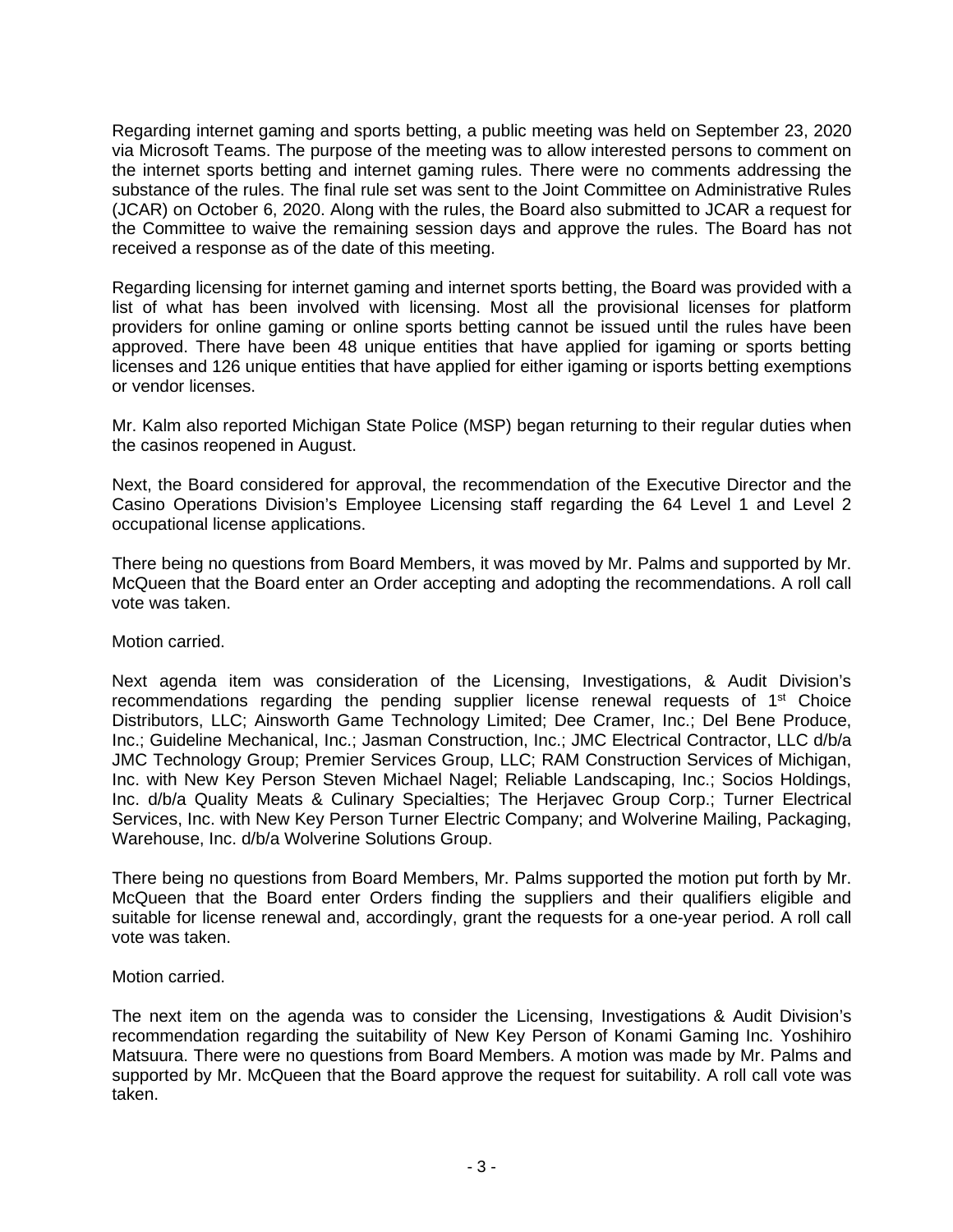## Motion carried.

The next item on the agenda was to consider the Licensing, Investigations & Audit Division's recommendation regarding the pending casino license renewal of MGM Grand Detroit, LLC with New Key Persons George Tibor Kliavkoff, Atif Choudhry Rafiq, Kathryn Coleman, and Charles Ralston Irving III. There were no questions from Board Members. A motion was made by Mr. McQueen and supported by Mr. Palms that the Board approve the renewal request. A roll call vote was taken.

## Motion carried

The next item on the agenda was to consider the Licensing, Investigations & Audit Division's recommendation regarding the pending casino license renewal of Detroit Entertainment, LLC d/b/a MotorCity Casino. There were no questions from Board Members. A motion was made by Mr. Palms and supported by Mr. McQueen. A roll call vote was taken.

### Motion carried.

The next item on the agenda was to consider the Licensing, Investigations & Audit Division's recommendation regarding the pending casino license renewal of Greektown Casino, LLC with New Key Person Todd George. There were no questions from Board Members. Mr. McQueen made the motion for approval which was supported by Mr. Palms. A roll call vote was taken.

# Motion carried.

The Board next considered the Casino Operations Division's recommendation regarding the Acknowledgment of Violation of occupational licensee Rebecca Anne Tajak. Assistant Attorney General Bethany McCune summarized the facts of the Violation. There were no questions from Board Members. Mr. Palms put forth the motion for approval which was supported by Mr. McQueen. A roll call vote was taken.

### Motion carried.

The last item on the agenda for the Board's consideration was the Casino Operations Division's recommendations regarding the Administrative Law Judge's Proposals for Decision of occupational licensees Christopher Moore and Malik Antonio Sanford. Ms. McCune again outlined the facts of these matters. There were no questions from Board Members. Mr. McQueen made the motion which was supported by Mr. Palms that the Board approve the recommendations. A roll call vote was taken.

### Motion carried.

Mr. Anthony then turned the meeting over to Kevin Mullally, Vice President for Governmental Relations and General Counsel for Gaming Laboratories International (GLI). Mr. Mullally presented information regarding GLI's involvement with the Board as an Independent Testing Lab and how GLI has been working with Board staff with regard to internet gaming and internet sports betting.

Following Mr. Mullally was John Pappas with Corridor Consulting in Washington DC. Corridor Consulting supports GeoComply, a firm focused on geolocation-based security, location fraud detection, and the protection of digital content. Mr. Pappas provided a presentation on how